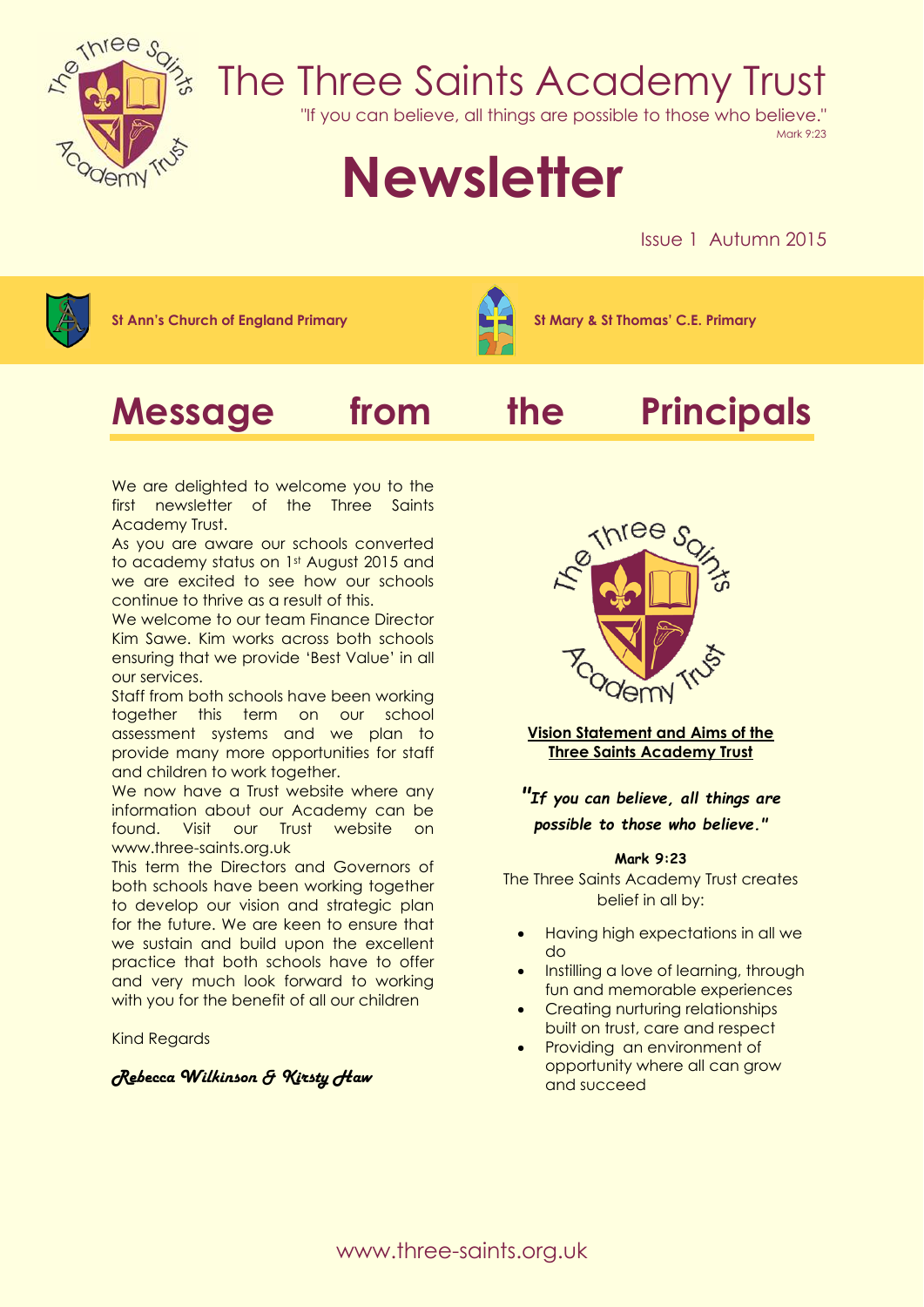

#### **Visit from Bishop of Warrington**

On 1st December St Mary & St Thomas' welcomed Bishop Richard to school. He took part in worship and then visited each class. Y6 asked him some questions and he met all the staff and governors. It was a very enjoyable morning for everyone.



#### **Harvest Festival**

This service was held in October at St Thomas' Church. The service was led by Y2 who did a fabulous job, and attended by the whole school, parents and Governors. We had many very kind donations for the St Helens Food Bank.

### **Christmas time at school**

The whole school has enjoyed their Christmas party in December. Each class visited the pantomime to watch Cinderella.

Nursery & Reception parents took part in 'stay & make' sessions with their children and took some lovely Christmas crafts home with them.

KS2 choir took part in the Christmas sing event at the town hall and Y6 led our Christmas Carol service at St Thomas' Church on our last day of term filling us with Christmas spirit!

#### **Enterprise week**

In November each class was given £30. Every class planned, made and costed items for their stall at the Christmas Enterprise Fayre. The hall was full with parents who bought these wonderful Christmas crafts. The winning class was Y6. Well done to everyone!

#### **KS2 visit to Liverpool**

All our KS2 classes visited Liverpool in November. They really enjoyed seeing the 'weeping poppies' display at ST Georges Hall and the Biennial Ships provided inspiration for art week in the New Year.

A group of KS2 children visited Liverpool Empire Theatre to watch Shrek.



**Fun in the Forest**

Y4 enjoyed a trip to Benedict Wood in November which was followed by Forest Schools sleep over in school. This was an opportunity to practice the skills learned in Forest School by cooking on the camp fire, singing songs around the campfire and making forest crafts.